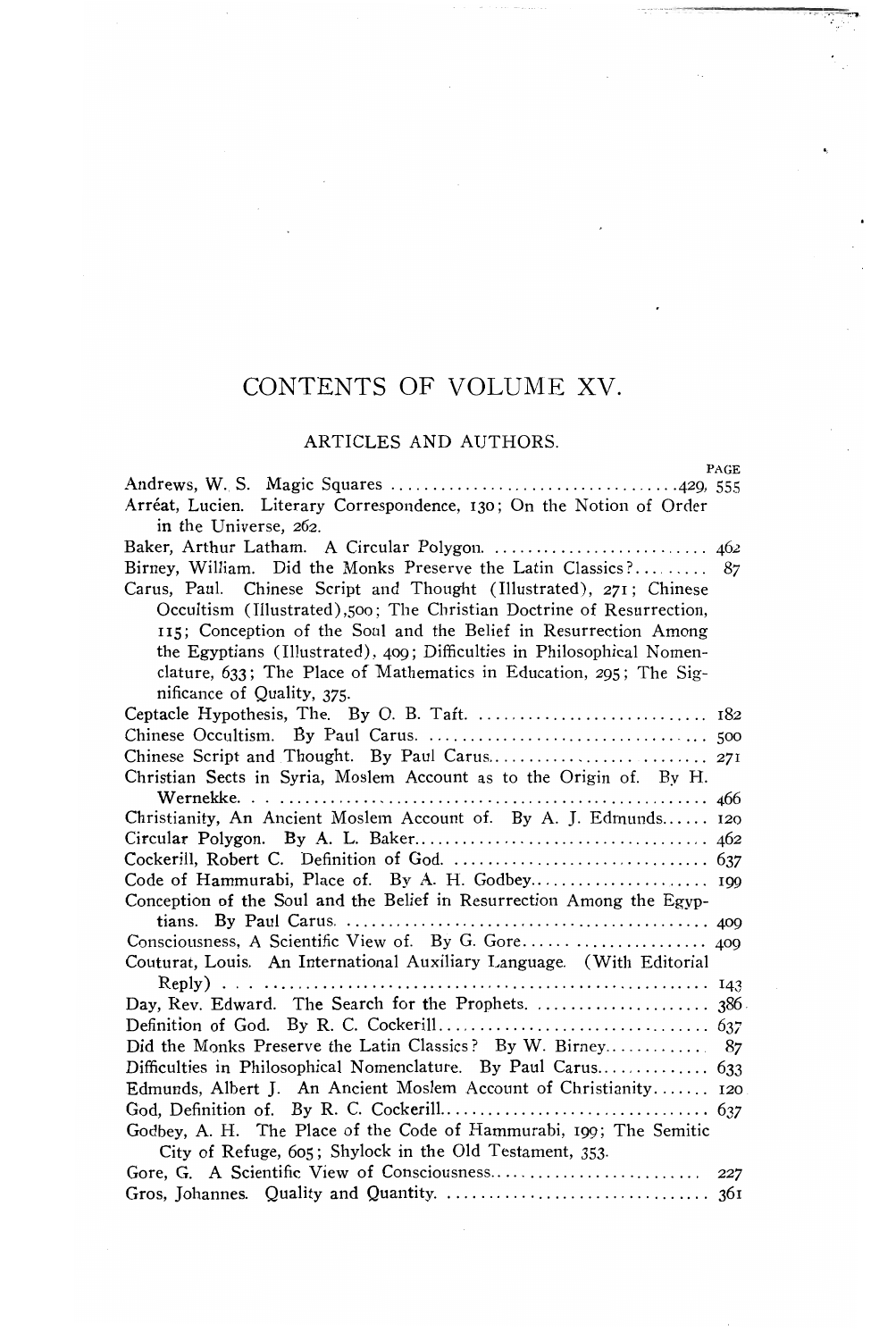# iv THE MONIST.

|                                                                          | <b>PAGE</b>  |
|--------------------------------------------------------------------------|--------------|
|                                                                          |              |
| Herrick, Clarence L. The Passing of Scientific Materialism.              | 46           |
| Hilbert, D. On the Foundations of Logic and Arithmetic 338               |              |
|                                                                          |              |
| Infinitude as a Philosophical Problem (With Editorial Comment). By       |              |
|                                                                          |              |
| International Auxiliary Language (With Editorial Reply). By L. Cou-      |              |
|                                                                          |              |
|                                                                          |              |
| Keyser, Cassius J. Infinitude as a Philosophical Problem (With Editorial |              |
| King, Irving. The Pragmatic Interpretation of the Christian Dogma 248    |              |
| Literary Correspondence (France). By Lucien Arréat.                      |              |
|                                                                          |              |
| McFarland, R. W. A Mathematical Analogy in Theological Reasoning 626     |              |
| Magic Squares. By W. S. Andrews. 429, 555                                |              |
| Mathematical Analogy in Theological Reasoning. By R. W. McFarland 626    |              |
|                                                                          |              |
|                                                                          |              |
| Mitchell, Henry Bedinger. The Problem of Unity and the Noetic Power      |              |
|                                                                          |              |
| Motora, Yujiro. Conflict of Religion and Science.  398                   |              |
|                                                                          |              |
|                                                                          |              |
|                                                                          |              |
| Order in the Universe, On the Notion of. By L. Arréat 262                |              |
| Pasigraphy, Suggestions Concerning. By W. T. Swingle.  148               |              |
| Peirce, Charles S. The Issues of Pragmaticism, 481; What Pragmatism      |              |
| is. 161.                                                                 |              |
|                                                                          |              |
| Philosophical Nomenclature, Difficulties in. By Paul Carus 633           |              |
| Poincaré, Henri. The Principles of Mathematical Physics                  | $\mathbf{I}$ |
| Political Institutions a Factor in the Determination of the World Lan-   |              |
|                                                                          |              |
| Pragmatic Interpretation of the Christian Dogma. By I. King 248          |              |
|                                                                          |              |
|                                                                          |              |
|                                                                          |              |
|                                                                          |              |
|                                                                          |              |
|                                                                          |              |
| Resurrection, The Christian Doctrine of. By Paul Carus.  115             |              |
|                                                                          |              |
| Scientific Materialism, The Passing of. By C. L. Herrick.  46            |              |
|                                                                          |              |
|                                                                          |              |
|                                                                          |              |

 $\label{eq:3.1} \begin{array}{lllllllllllll} \text{where} \; \mathcal{C} & \text{where} \; \mathcal{C} & \text{where} \; \mathcal{C} & \text{where} \; \mathcal{C} & \text{where} \; \mathcal{C} & \text{where} \; \mathcal{C} & \text{where} \; \mathcal{C} & \text{where} \; \mathcal{C} & \text{where} \; \mathcal{C} & \text{where} \; \mathcal{C} & \text{where} \; \mathcal{C} & \text{where} \; \mathcal{C} & \text{where} \; \mathcal{C} & \text{where} \; \mathcal{C} & \text$ 

 $-1.1$ 

 $\cdot$ 

 $\bar{z}$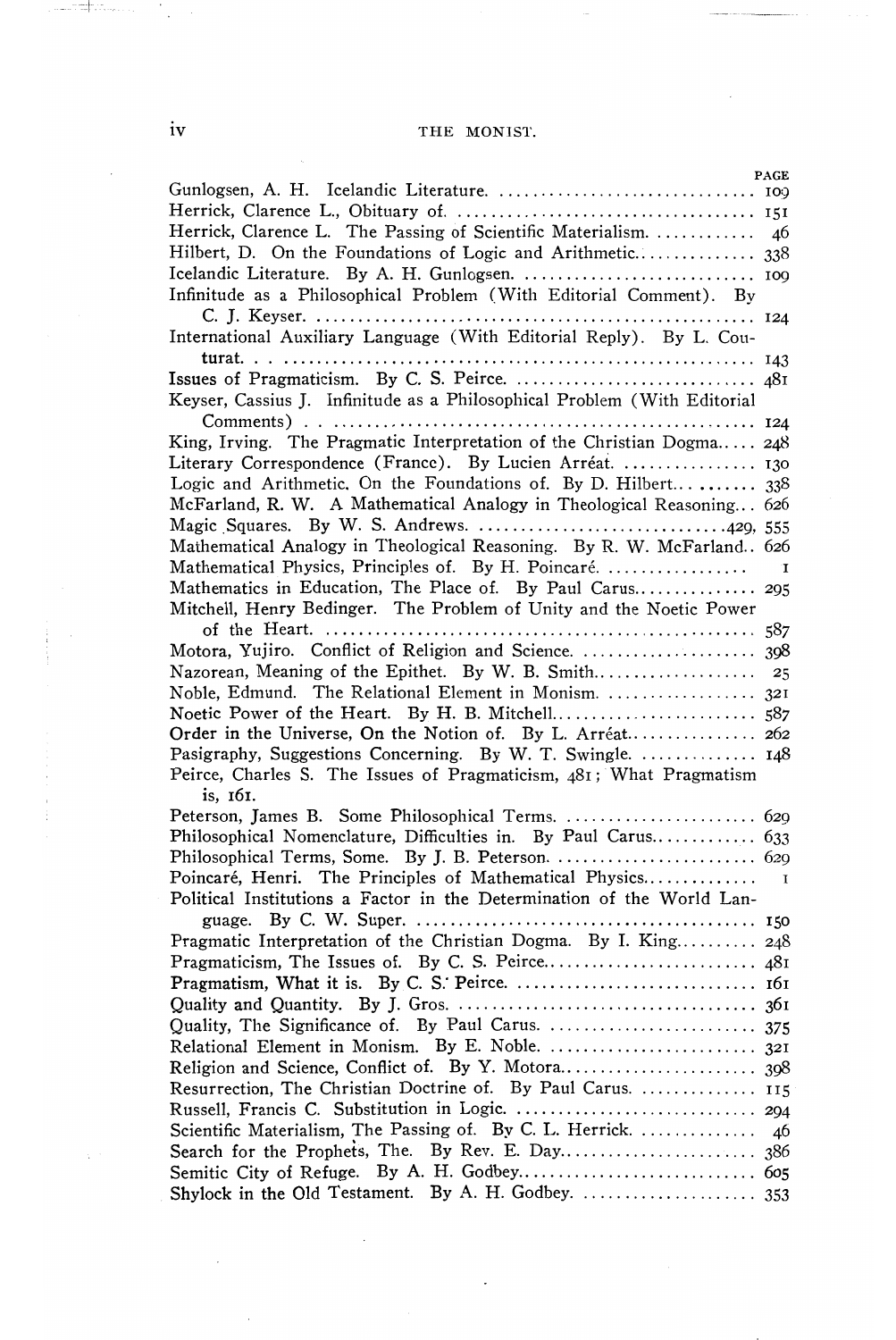#### CONTENTS OF VOLUME XV.

| <b>PAGE</b>                                                               |
|---------------------------------------------------------------------------|
| Smith, William Benjamin. Meaning of the Epithet Nazorean (Nazarene)<br>25 |
|                                                                           |
|                                                                           |
| Super, Charles W. Power of Political Institutions as a Factor in the De-  |
|                                                                           |
|                                                                           |
|                                                                           |
| Theological Reasoning, Mathematical Analogy in. By R. W. McFarland. 626   |
| Unity, The Problem of, and the Noetic Power of the Heart. By H. B.        |
|                                                                           |
| Wernekke, H. Moslem Account as to the Origin of Christian Sects in        |
|                                                                           |

# BOOK REVIEWS AND NOTES.

| Ardigo, Dr. Roberto. La Dottrina della Conoscenza nei Moderni Pre-       |
|--------------------------------------------------------------------------|
|                                                                          |
| Burton, Ernest De Witt. Studies in the Gospel According to Mark 478      |
|                                                                          |
| Favre, Louis. Notes sur l'histoire générale des sciences 319             |
|                                                                          |
|                                                                          |
| Haeckel, Ernst. Die Lebenswunder; The Wonders of Life 308                |
|                                                                          |
| Harper, William Rainey. Religion and the Higher Life, 154; Structure of  |
| the Text of the Book of Hosea, 318.                                      |
| Haupt, Paul. Kohelet oder Weltschmerz in der Bibel.  158                 |
|                                                                          |
| Hill, David Jayne. Contemporary Development of Diplomacy 473             |
|                                                                          |
| Hudson, William Henry. Introduction to the Philosophy of Herbert         |
|                                                                          |
| Hughes, C. H. Lectures on Neurology and Neuriatry, Psychology and        |
|                                                                          |
|                                                                          |
| Leicht, Dr. Alfred. Lazarus, der Begründer der Völkerpsychologie 159     |
| Metcalf, Maynard M. Outline of the Theory of Evolution.  640             |
|                                                                          |
|                                                                          |
| Ossip-Lourié. La psychologie des romanciers russes du XIXe siècle 475    |
|                                                                          |
| Picavet, François. Histoire générale et comparée des philosophies médié- |
|                                                                          |
| Riehl, Alois. Zur Einführung in die Philosophie der Gegenwart 477        |
| Salvadori, Dr. Guglielmo. Saggio di uno Studio sui Sentimenti Morali 480 |
| Silberstein, Dr. A. Leibnizens Apriorismus im Verhältniss zu seiner      |
|                                                                          |